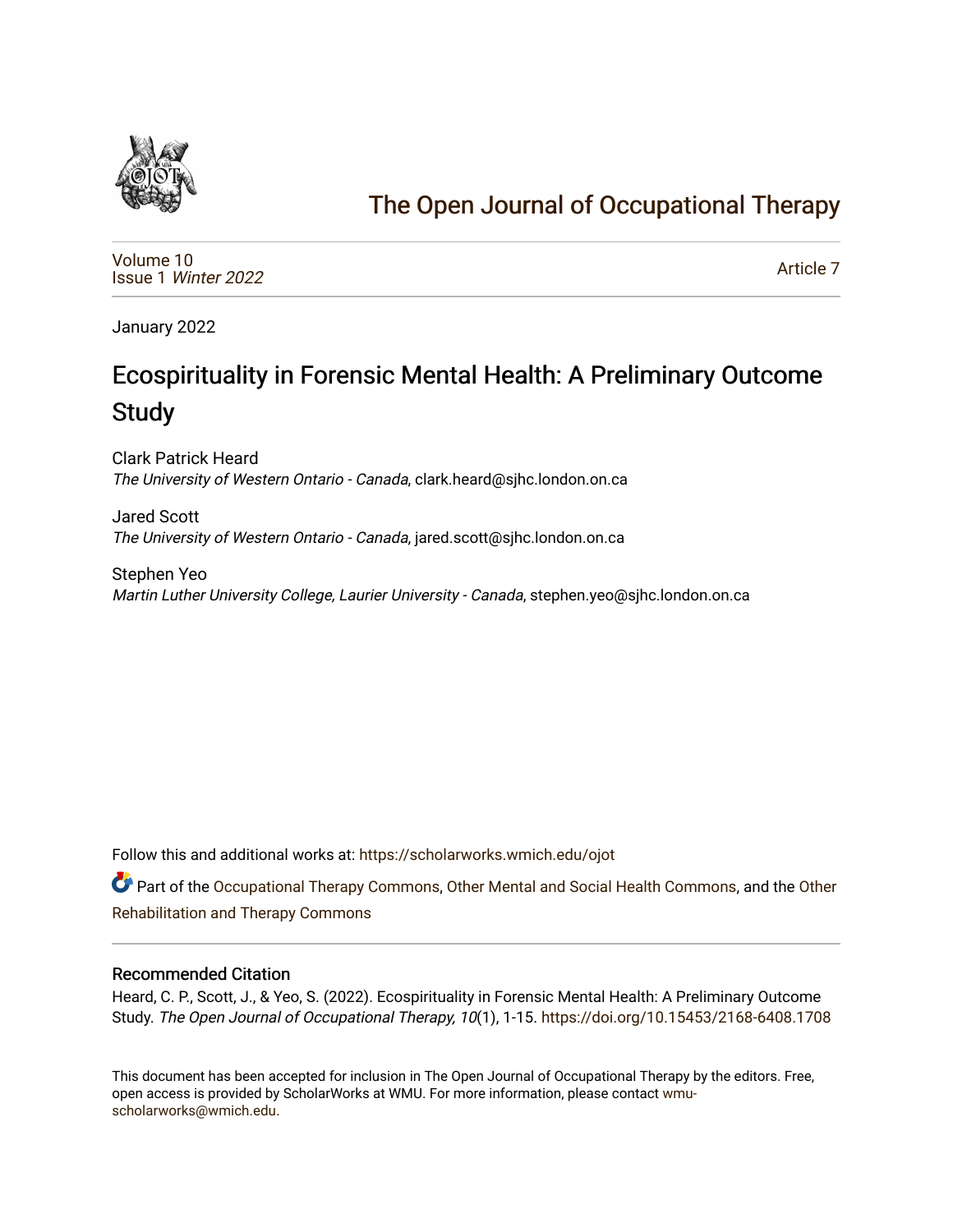# Ecospirituality in Forensic Mental Health: A Preliminary Outcome Study

#### **Abstract**

Background: In this study, the personal experience of spirituality in nature (the concept of ecospirituality) was supported by occupational therapy and spiritual care staff enabling a community-based group for persons affiliated with a forensic mental health system in Ontario, Canada. Spirituality is a key, though debated, tenet in occupational therapy practice. At the same time, immersive participation in nature has been linked to positive health outcomes.

Methods: A qualitative method consistent with Interpretative Phenomenological Analysis was employed. Data was collected via the completion of semi-structured interviews (n = 9). Collected data was transcribed verbatim and then coded for themes by multiple coders. Several methods were employed to support trustworthiness.

Results: Results identified that participation in the ecospirituality group enabled the participants to feel an enhanced connection with nature and an opportunity for unguarded reflection and relaxation. The participants described a regenerative and restorative experience, including a sense of peace and connection with the personally sacred. Enhanced resiliency and meaningful connection with others also were identified.

Conclusion: Recommendations related to outcomes are identified. These include a focus on enhanced access to natural environments for individuals involved in mental health systems. Just as importantly, the opportunity for personal agency and autonomy in those settings appears indicated.

## **Comments**

The authors declare that they have no competing financial, professional, or personal interest that might have influenced the performance or presentation of the work described in this manuscript.

#### Keywords

ecotherapy, nature therapy, forensic, mental health, spirituality

#### Cover Page Footnote

The authors would like to acknowledge the contributions of several individuals who supported this project. At the Southwest Centre for Forensic Mental Health Care in St. Thomas, ON: Sarah McCallum, social worker; Allan Tetzlaff, RN/coordinator (Retired); Kent Lewis, occupational therapist/coordinator; and Janice Vandevooren, occupational therapist/director. At St. Joseph's Health Care London, Spiritual Care Coordinator Ciaran McKenna (Retired) and Spiritual Care Coordinator Dale Nikkel.

#### Credentials Display

Clark Patrick Heard, OTD, OT Reg. (Ont.); Jared Scott, MScOT, OT Reg. (Ont.); Rev'd Stephen Yeo, M.Div, RP, **CSCP** 

Copyright transfer agreements are not obtained by The Open Journal of Occupational Therapy (OJOT). Reprint permission for this Applied Research should be obtained from the corresponding author(s). Click [here](https://scholarworks.wmich.edu/ojot/policies.html#rights) to view our open access statement regarding user rights and distribution of this Applied Research.

DOI: 10.15453/2168-6408.1708

This applied research is available in The Open Journal of Occupational Therapy: [https://scholarworks.wmich.edu/](https://scholarworks.wmich.edu/ojot/vol10/iss1/7) [ojot/vol10/iss1/7](https://scholarworks.wmich.edu/ojot/vol10/iss1/7)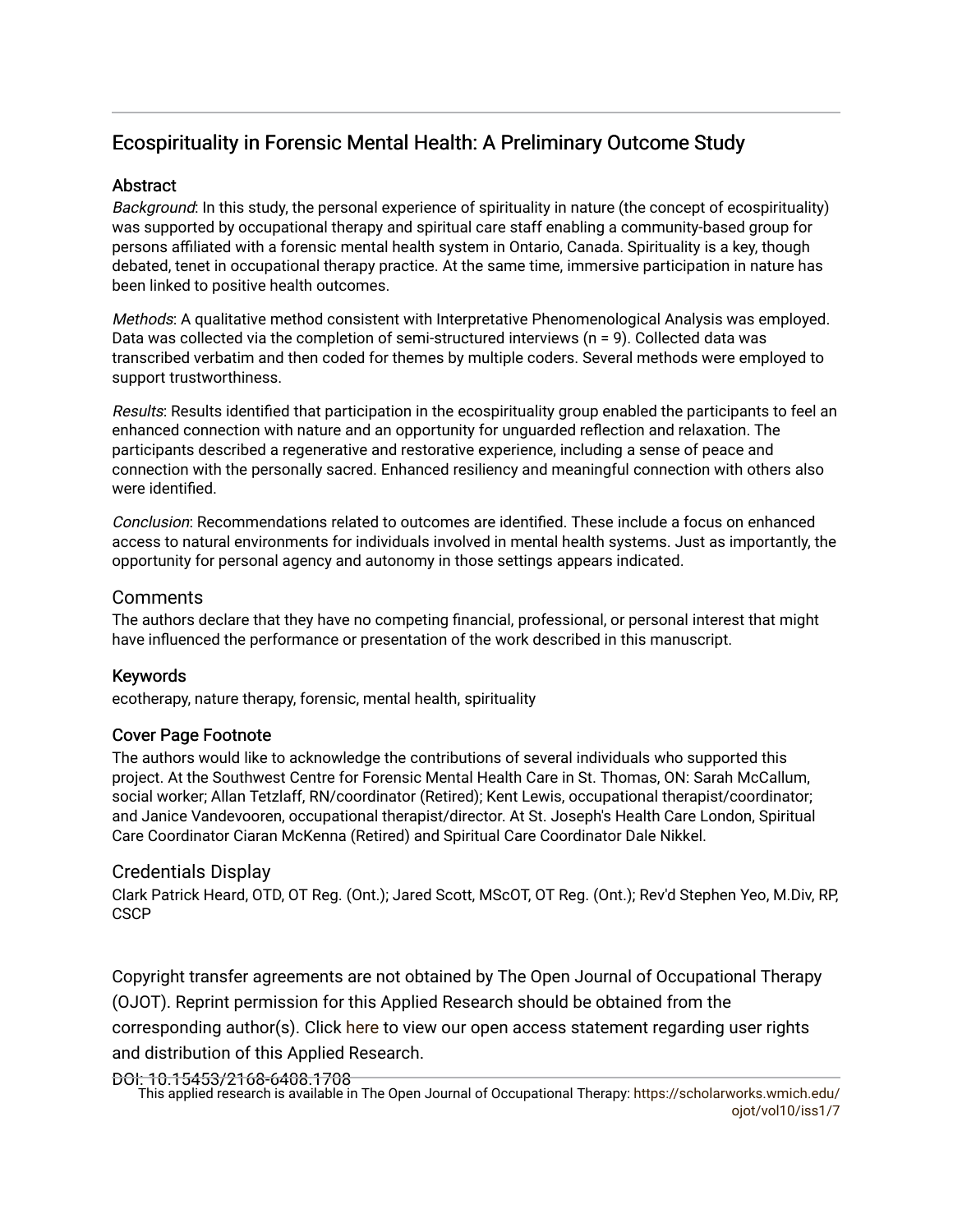Nature and participation in natural environments have markedly influenced the health care milieu for centuries. These influences range broadly from concepts of hospital and care facility design to dayto-day clinical application in treatment planning (Codinhoto, 2017; Wagenfeld et al., 2013). The impact of nature as a care informer has been considered over time using various terms, but most commonly in the modern era the terms nature or eco are used as a prefix related to various therapeutic approaches or interventions (Hansen et al., 2017; Song et al., 2016; Summers & Vivian, 2018).

Like nature and natural environments, the unique and personal experience of spirituality has also significantly influenced the provision of health care over time. In the occupational therapy profession, interest in spirituality as a professional and care informer has particularly enhanced over the past 5 decades (Egan & Delaat, 1994; Newbigging et al., 2017; Townsend & Brintnell, 1990; Wilson, 2010). Although spirituality is a topic of much professional discourse, the centrality of spirituality in the profession has compelled its inclusion in occupational therapy practice models defining professional practice (American Occupational Therapy Association, 2014; Townsend & Polatajko, 2013).

This qualitative study considers the outcomes of participation in a community-based ecospirituality (the personal experience of spirituality in nature) group for nine  $(n = 9)$  individuals affiliated with the Forensic Mental Health System in Ontario, Canada. Such individuals have come into contact with the criminal justice system in the Province of Ontario, have been found not criminally responsible for their offense(s) and, via legal disposition order, have been instructed to reside at the Southwest Centre for Forensic Mental Health Care. Over a 16-week period and with a +/-120 min duration, the group enabled the participants to visit local and freely accessible community nature spaces proximal to the forensic hospital facility.

One factor possibly differentiating the group from more conventional therapist-driven and skillbuilding groups was that it did not, specifically, focus on remediating deficits. Rather, the participants were empowered to have personal agency and self-determination in the varied nature spaces they attended, pending staff forensic disposition and security accountabilities to the Ontario Review Board (Hamilton, 2017; Heard et al., 2015; Ontario Review Board, 2011). More importantly, this study considers the outcomes of a participant experience that the participant both determines and narrates.

#### **Review of the Literature**

#### *Conceptualizing Ecospirituality*

The concept of ecospirituality as advanced by the authors (two occupational therapists and a spiritual care professional) speaks to the intersection of the personal experience of spirituality with the concurrent participation in nature. This is broadly consistent with more modern approaches related to ecospirituality in health care application. In the nursing context, Lincoln (2000) speaks to an "interconnection between human beings and the environment" (p. 228) while Delaney and Barrere (2009) describe ecospirituality as the "spiritual dimension between human beings and the environment" (p. 365). This study advances an immersive and participatory approach related to the ecospirituality concept consistent with current occupational therapy and spiritual care theory.

In conceptualizing this group, the authors drew from current occupational therapy and spiritual care theory to support development. In particular, the authors considered the Canadian Model of Occupational Performance and Engagement (CMOP-E), noting that this model conceptually places spirituality at the core or center of each individual. As well, the CMOP-E advocates for the concept of occupational engagement that, beyond occupational performance, speaks specifically to concepts of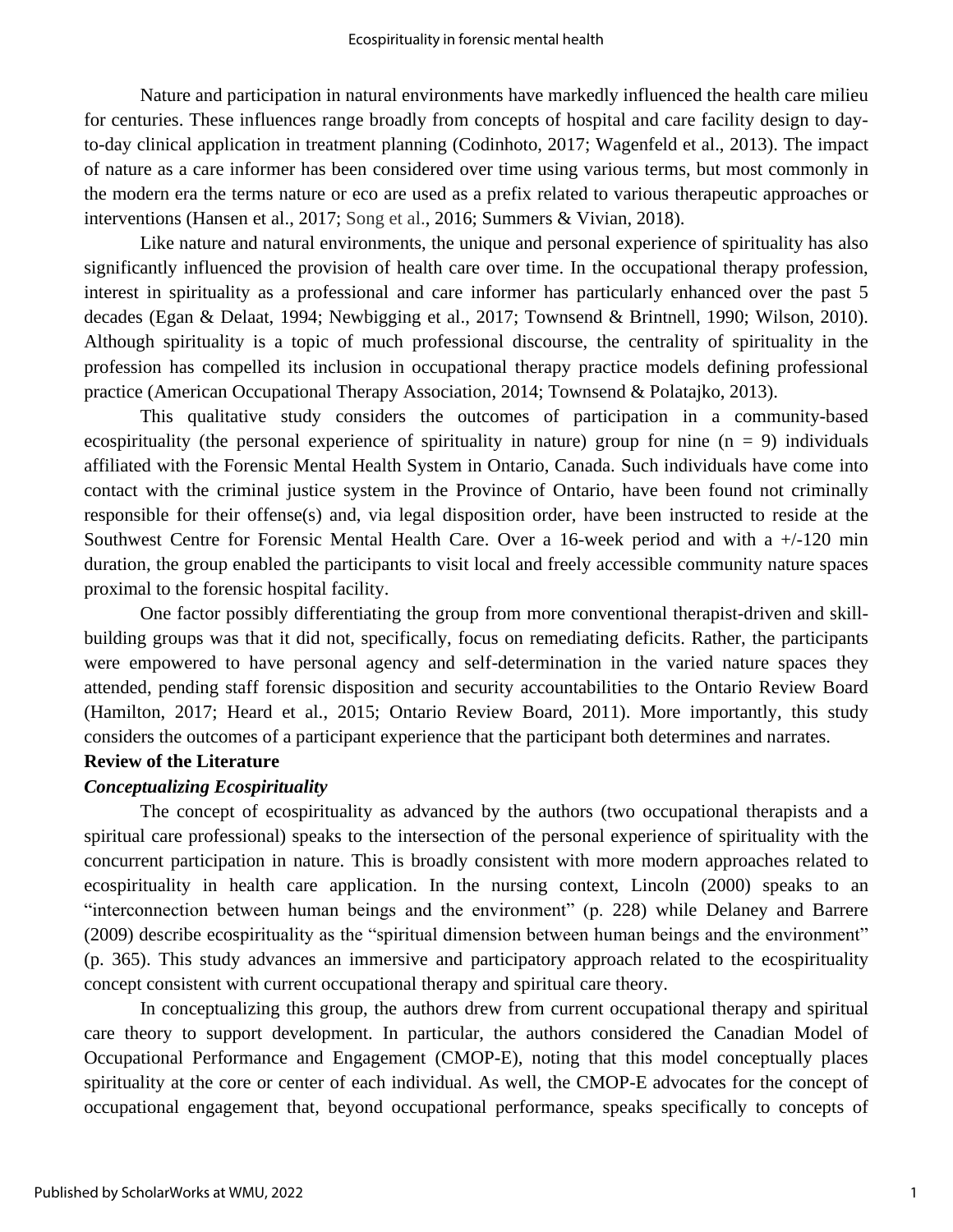meaning making and self-efficacy that arise from occupational performance, participation, or in reflection (Townsend & Polatajko, 2013).

The authors also specifically considered Law's (2002) work on participation in her American Occupational Therapy Association Distinguished Scholar Lecture, "Participation in the Occupations of Everyday Life." In that work, Law specifically linked the institutional environment with limited participation outcomes for persons with disability. One factor Law noted was "issues of poverty, costs of programs" (p. 644). In considering the ecospirituality group, one key element in its design was that it would be practical, generalizable, and cost-efficient, enabling individuals to attend and participate in community-based nature spaces that would be freely accessible to them during their hospital tenure (if and when eligible for community pass participation) and also following discharge.

Theory employed in the provision of spiritual care also informed the group development. In particular, the spiritual care professional supporting the group approached development though a lens that first accounted for spiritually integrated psychotherapy concepts in considering how spirituality can contribute to wholeness and wellness for each individual (Pargament, 2011). As well, Fisher's (2011) *Four Domains Model of Spiritual Health and Well Being* was considered. This model, which describes spiritual health as a "dynamic state of being," includes among its four domains: "the personal…communal…environmental…transcendental" (p. 17). In particular, the authors adopted Fisher's position that spirituality is innate and unifies the whole person.

Concepts of ecopsychology, as informing spiritual care, also influenced the group development. One example of this is work by Jordan (2015) who indicates: "ecopsychology has attempted to position the psyche as both needing to connect with the environment and suffering from the results of this disconnection" (p. 14). The articulation and examination of each participant's experience at the conclusion of each session enabled dialogue about what Jordan (2015) calls "the reciprocal effects of human and natural world interaction" (p. 14). Finally, Perriam's (2015) conceptual work on the concept of sacred spaces informed the group development, as participation in these enables individuals to have "active involvement in determining one's well-being" (p. 29).

#### *Historical Context and Informers*

While a focus on "eco" or "nature" concepts may seem more prevalent today, history tells us that the natural environment has long held a key place in the mental health care milieu. The inclusion of accessible nature and outdoor spaces have been key tenets informing hospital and care facility design and care application dating back more than two centuries. Indeed, these concepts came to define care provision and hospital design for much of the 19th and early 20th century. Psychiatric facility designers of that era, adherents to the concept of Moral Treatment, sought to create environments (then called asylums) that enabled wellness with the natural environment as a key component. In York, English philanthropist and mental health reformer Samuel Tuke (1815) wrote about his design for the York Retreat:

There is not a shadow of a reason for insane persons, in general, being subjugated to the misery of gloom as well as confinement; and when it is considered how many hours patients of this description commonly spend in their bed-rooms, the absence of light must be, to many, a serious privation. (p. 39)

Charland (2007), in analysis of Tuke's influential York Retreat, noted: "location and healthy activities were important ingredients of this healing environment (p. 66).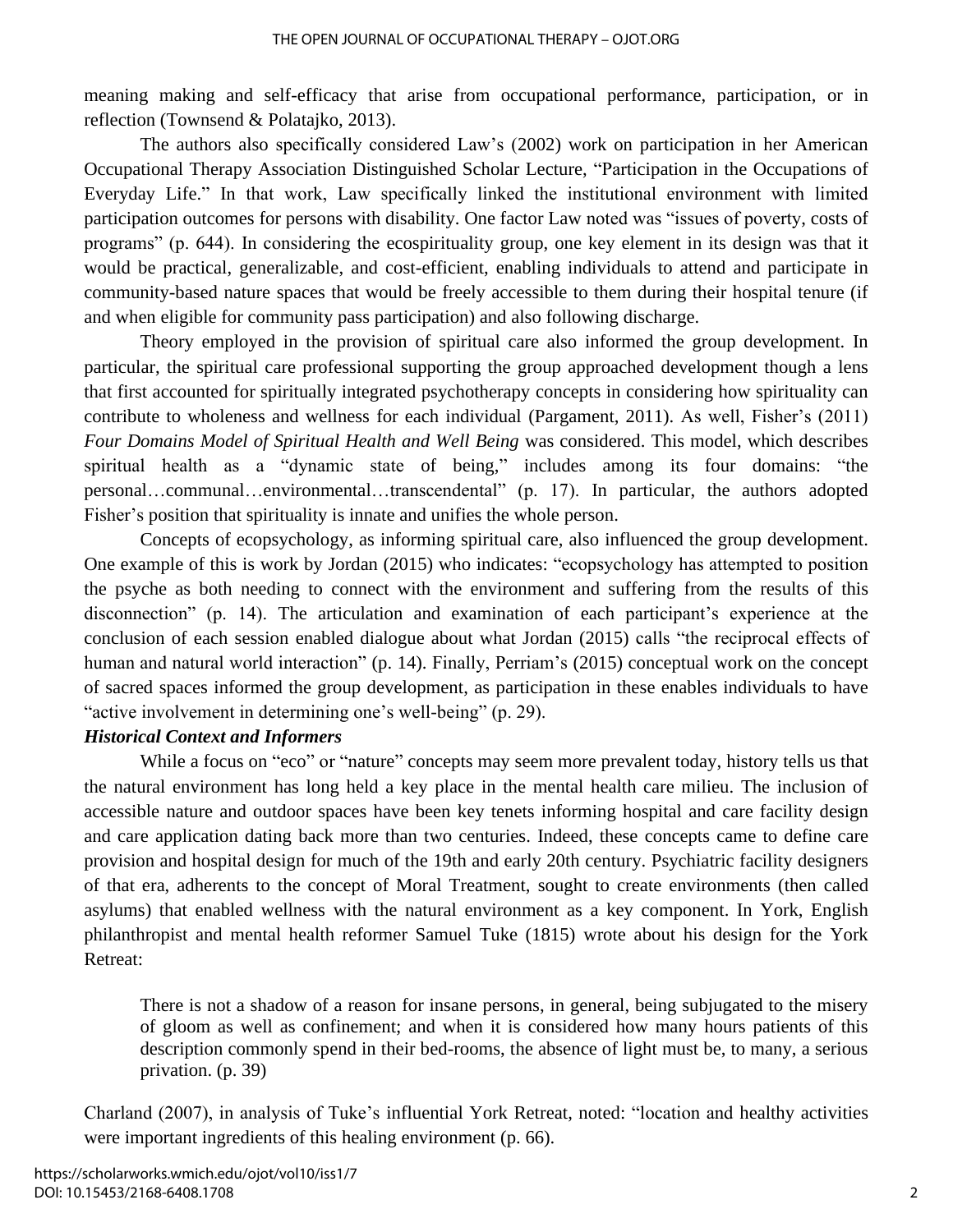In the United States, psychiatrist and designer Thomas Story Kirkbride was significantly influenced by Tuke's work. Kirkbride (1880), in writing about construction and organization of hospitals for persons with mental illness, supported grounds of "at least one hundred acres of land" and of those:

from thirty to fifty acres immediately around the buildings, should be appropriated as pleasure grounds, and should be so arranged and enclosed as to give the patients the full benefit of them, without being annoyed by the presence of visitors or others. It is desirable that several acres of this tract should be in groves or woodland, to furnish shade in summer. (p. 7)

In *On the Construction, Organization, and General Arrangements of Hospitals for the Insane* (1880), Kirkbride defined mental health facility construction in North America for more than half a century.

In New Zealand in the late 19th century Sir Frederic Truby King followed a similar philosophical approach. At the Seacliffe Asylum he linked agricultural and outdoor participation with positive psychiatric outcomes. Stock and Brickell (2013) noted that "King shared a belief in the importance of fresh air and sunshine—the environment, if you will; if mental instability did set in, these elements offered the main route to recovery" (p. 109).

Outdoor occupational participation in agricultural tasks and farming has been co-occurring with mental health facilities and prisons for centuries. Of this, Sempik (2010) noted that "opportunities for physical labour, rehabilitation and often a pleasant pastime in the company of other people . . . the gardens and farms satisfied physical, social and productive needs of patients" (p. 16).

#### *Modern Context and Informers*

Participation in nature has been a significant historical informer in mental health care; it also has notable currency in the modern era. Several modern theoretical approaches have markedly influenced what seems a renewed centrality for nature/eco inputs in health care. First, the emergence of Wilson's (1984) *Biophilia Hypothesis* identified that humans, inherently, have a fundamental and genetically informed need to affiliate and connect with other living organisms. Another influential approach, Kaplan's (1995) *Attention Restoration Theory*, posited that participation in nature can promote wellness via restoration of a limited cognitive resource, directed attention. Another currently influential approach is the concept of Shinrin-Yoku (forest bathing). Originating in the 1980's, forest bathing "is a traditional Japanese practice of immersing oneself in nature by mindfully using all five senses" (Hansen et al., 2017, p. 1). In application, research has identified some benefits for participants in reduction of stress, anxiety, and depression symptoms (Hansen et al., 2017; Oh et al., 2017). Interest in this approach has also included some evolution of and modification in mental health care settings to include walking in nature proximal to care facilities with some reasonable outcomes in symptom mediation for individuals with affective disorders and psychosis (Bielinis et al., 2019).

Interest and application of these concepts has, much like societal interest in "green" or "eco" concepts, increased over time. This appears to correlate with reasonable evidence that participation in green spaces and nature may potentially enable wide-ranging health benefits (Soga et al., 2020; Twohig-Bennett & Jones, 2018) and has led to the modern conceptualization of green prescription or spending time in nature to support wellness and mediate illness. Indeed, current generation smart phone apps have even been developed to support this purpose (McEwan et al., 2019). Despite the centrality of these concepts, there remain many unexplored questions about potential application and efficacy. Robinson et al. (2020), perhaps presciently, noted, "It is important to recognize that our complex societies have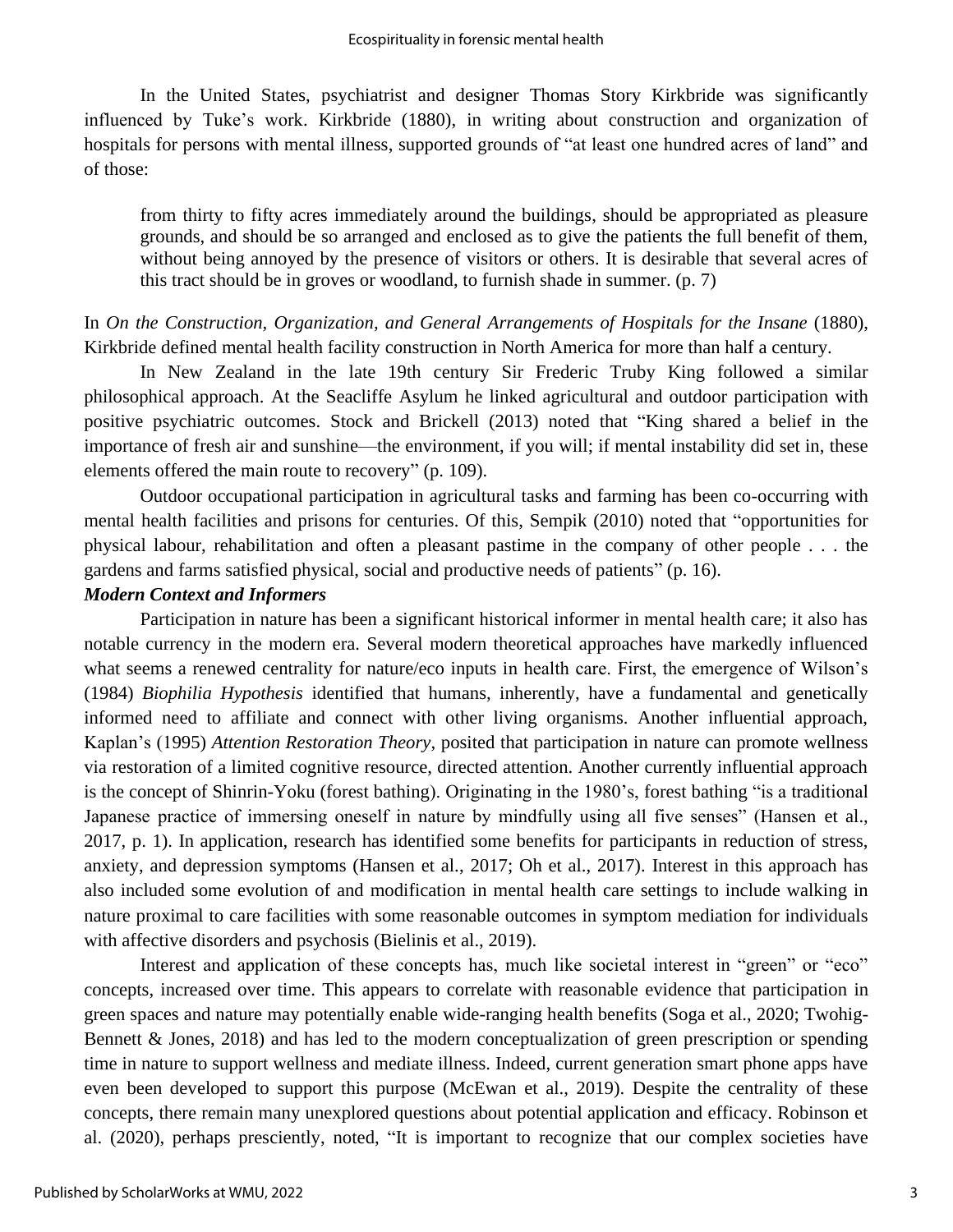evolving views, social behaviours, and health-related needs, and it is unrealistic to view spending 'time in nature' as a panacea" (p. 2).

Given the relative centrality of nature and eco concepts it is perhaps not surprising that clinical application in mental health care has been notable. For example, research has examined participation in nature via walking to both mediate stress (Marselle et al., 2019) and reduce rumination (Lopes, 2020). Other applications have included applied outdoor mindfulness (Djernis et al., 2019) and even using nature participation as an adjunct to traditional return-to-work rehabilitation (Sahlin et al., 2015).

Occupational therapy has mirrored this enhanced focus on nature and eco inputs. The profession has a lengthy and diverse history of using nature in assessment and intervention and, in particular, via gardening and horticulture (Wagenfeld & Atchison, 2014). This has included, but not been limited to, supporting participant well-being and inclusion (Diamant & Waterhouse, 2010); considering participation impacts for urban office workers (Schefkind et al., 2019); and accounting for the unique influence and impact of spirituality (Unruh, 1997; Unruh & Hutchinson, 2011). Interdisciplinary work, involving occupational therapy inputs, has also been published in application of gardening and horticulture in supporting incarcerated females (Toews et al., 2018) and in several design applications in correctional settings (Toews et al., 2020; Wagenfeld & Winterbottom, 2021).

The use of nature, and horticulture in particular, in supporting care for varied conditions has also informed the occupational therapy literature. Among such work are studies that consider the impact of therapy involving nature application and sensory garden design for individuals with autism spectrum disorders (Singley et al., 2016; Wagenfeld et al., 2019). Design of outdoor spaces for individuals with PTSD has also been specifically considered (Wagenfeld et al., 2013).

Several studies have specifically noted the impact of horticulture therapy in mental illness. Sempik et al. (2014) identified positive changes in social interaction scoring following such participation. Kam and Siu (2010) reported significantly decreased anxiety, depression, and stress following a short (2 week) participation in a structured horticultural activity program. Cipriani et al. (2018) reported positive outcomes from participation in a greenhouse program, including feelings of accomplishment for participants. Summary analysis via systemic review shows participation in nature via horticulture therapy to "improve client factors and performance skills" (Cipriani et al., 2017, p. 47).

#### *The Forensic Mental Health Context*

The built forensic mental health environment is secure and supports a somewhat externally structured social and participatory environment (Manual of Operating Guidelines, 2019). Security measures, both active and passive, further define the space and each individual's ability to navigate in it (Eggert et al., 2014). Often, in such designs there are purposefully constructed nature spaces or "therapy courtyards" and interior spaces offering enhanced natural light exposure (Behavioral Healthcare, 2015). Immersive and self-determined participation outdoors and in nature, as may be common for nonhospitalized individuals, is not typically viable or available in those settings (Heard et al., 2015).

While modern facility design compassionately prioritizes purpose-built nature courtyards, access to natural light, and enhanced views of nature, these offer neither an immersive nor a communityconsistent opportunity for normative personal interaction with nature (Karlin & Zeiss, 2006; Sine  $\&$ Hunt, 2009). Helsel (2018), in the context of providing spiritual care, has indicated that "land and person are tied up in an inextricable relationship" (p. 23). It is that relationship that inspired the ecospirituality group and this study.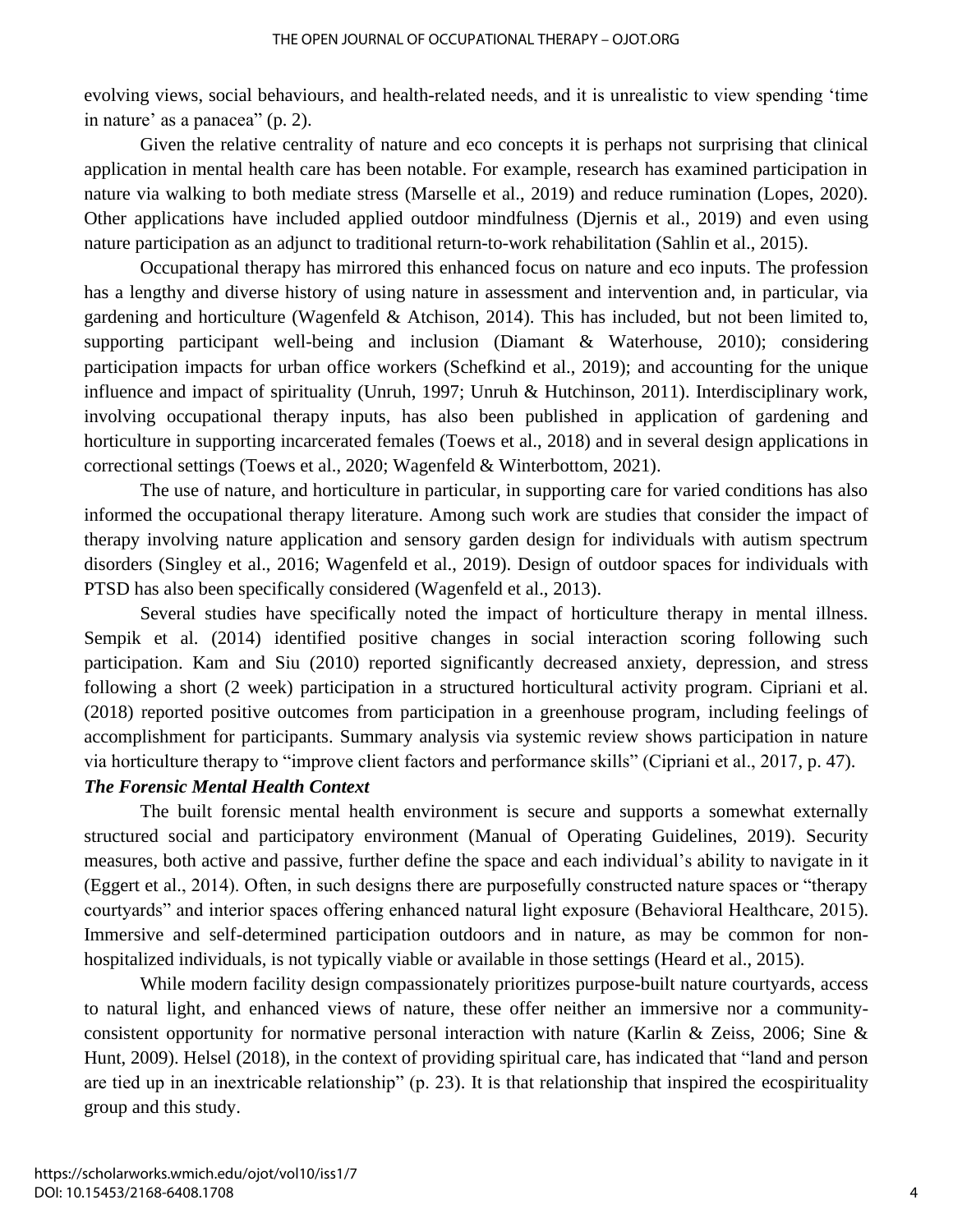This qualitative study considers the research question: What is the meaning and experience associated with participating in the ecospirituality group for persons with serious and persistent mental illness who reside in a forensic mental health setting

#### **Method**

This study employed a qualitative research method that is consistent with Interpretative Phenomenological Analysis (IPA) in supporting data analysis and related coding (Smith, et al., 2009). This approach seemed the most reasonable as the purpose of this study was to enable some understanding of the experience and meaning of immersive and autonomous participation in nature spaces for individuals affiliated with a forensic mental health facility (Creswell, 2007; Smith et al., 2009). Smith (2011) has identified that "IPA is concerned with the detailed examination of personal lived experience, the meaning of experience to participants and how participants make sense of that experience" (p. 9). Prior to implementation of the study, institutional approval was obtained from the Research Ethics Board at the University of Western Ontario.

## **Participants**

IPA is "an idiographic approach, concerned with understanding particular phenomena in particular contexts, IPA studies are conducted on small sample sizes" (Smith et al., 2009, p. 49). In this study, a process was put in place to obtain a sample consistent with an IPA approach. First, potential participants were identified by the group facilitators (occupational therapist and spiritual care professional). Following identification, the actual recruitment, consent, and interview process was facilitated by a third member of the research team, occupational therapist Jared Scott. Scott was a member of the community mental health team affiliated with the hospital. It is notable that this clinician and research team member did not have any role in the actual facilitation of the ecospirituality group. Scott also did not have any clinical contact with any of the participants prior to initiation of the recruitment, consent, and interview processes. Application of a recruitment and consent process of this nature mediated potential for coercion and enhanced the potential credibility of the data set. Given this context and approach, nine  $(n = 9)$  individuals residing at a large forensic mental health facility in Ontario, Canada, were recruited for participation.

In effecting of the above plan, individuals who indicated potential interest in participation were initially met by the co-investigator responsible for recruitment, consent, and interview. At that time, a letter of information was provided and follow-up arranged regarding study related questions. Following this process, informed consent could be obtained. It is notable that no payment, benefits, or other incentives were provided to any participant. While this approach to recruitment did, potentially, enable a convenience sample, it is important to note that research consistent with IPA requires both purposive and homogeneous sampling (Smith et al., 2009).

In working with the sample, an inclusion and exclusion criteria consisting of several parts was applied. The first component of the inclusion criteria required that all participants be persons with a diagnosis of serious and persistent mental illness and reside at the Southwest Centre for Forensic Mental Health Care under the jurisdiction of the Ontario Review Board secondary to their being found not criminally responsible because of commission of a serious criminal offense. Second, all participants included in the research must have participated in the Occupational Therapy/Spiritual Care Ecospirituality group program. In terms of exclusion criteria, any participant could be excluded from the study if the assessment of their clinical treatment team and/or the study investigators determined they could not safely participate.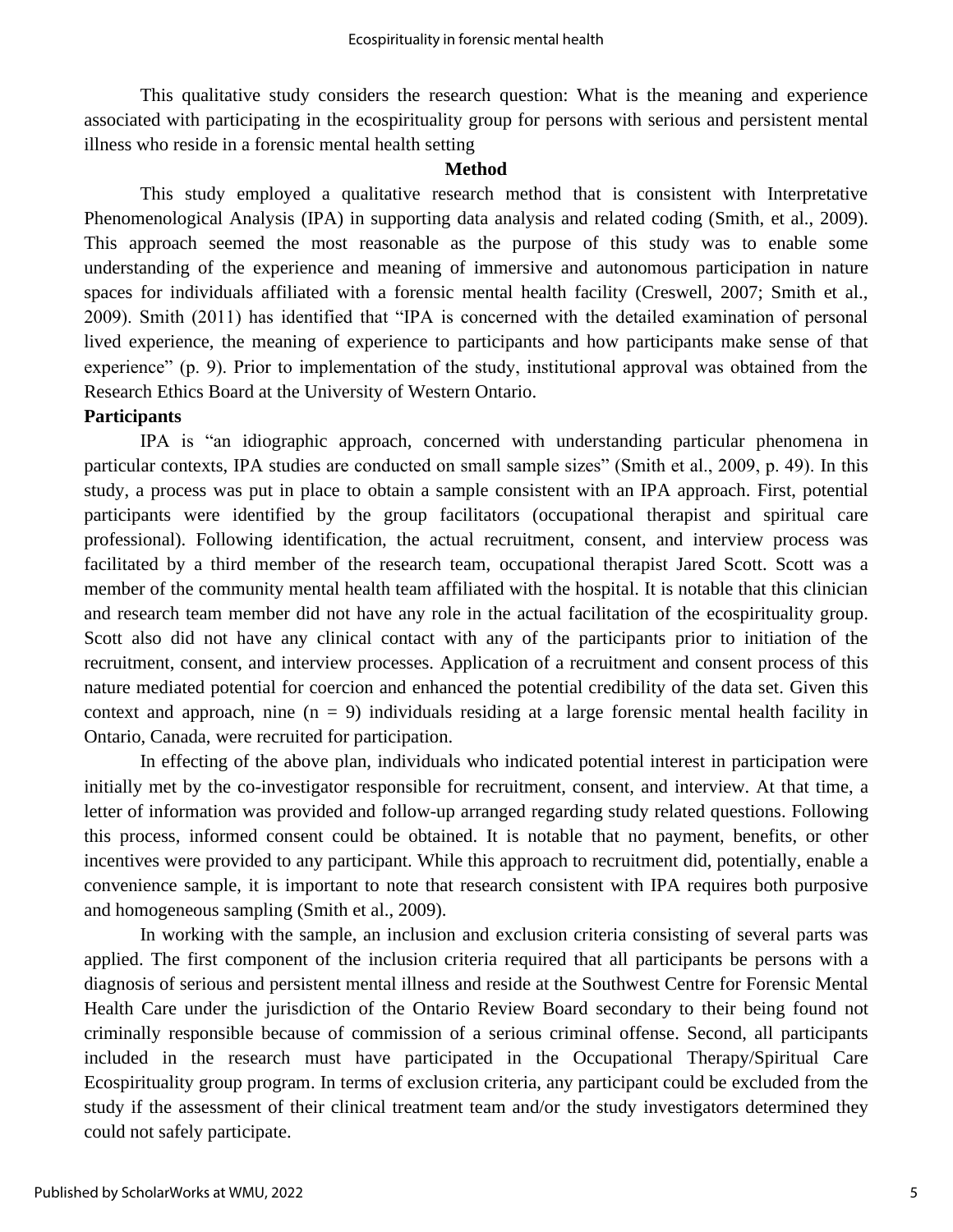The participants in this study were representative of the demographic characteristics of patients at the hospital. The sample  $(n = 9)$  was comprised of seven males and two females, and this was broadly consistent with gender ratios in the facility at the time of study completion. In terms of age, the sample ranged between 32 and 67 years with a mean age of 51.6 years and a median age of 54 years. Tenure in the forensic mental health system ranged between 2.5 and 16 years with a mean of 8.0 years. The sample was diagnostically diverse with schizophrenia, schizoaffective disorder, bipolar disorder, and delusional disorder representing the majority of the primary diagnoses.

#### **Procedures**

The participants in the study took part in a group called the ecospirituality group. This group was supported once per week over a 16-week period with a  $+/- 120$  min duration. The group was facilitated by occupational therapy and/or spiritual care staff at each session with support from hospital nursing staff, as clinically indicated, in considering forensic mental health responsibilities to the Ontario Review Board. This approach enabled forensic client attendance at various nature and green spaces in the community accessible to the Southwest Centre for Forensic Mental Health Care. While forensic responsibilities were taken into account, the participants were maximally enabled to experience the nature setting as autonomously as possible (i.e., group facilitators maintained observation of participants over lines of sight enabling, typically, several thousand square meters, or more, for individuals to independently access). In application, this enabled the participants to experience the nature settings via their own preferences. This meant that individual participants could choose to access the nature space independently and to sit quietly and reflectively on their own. It also meant that individuals might choose to sit with peers or to walk some distance with them apart from other group members. Each individual participant was granted the agency to choose how they wished to participate and, accordingly, to define and narrate their own unique experience. At the conclusion of each group session spiritual care or occupational therapy staff supported a short group reflection exercise of +/- 15 min. Participation in the reflection was voluntary, not recorded, and included three questions:

- How was this experience for you?
- What did you notice (both internally, thoughts and feelings, and around you, externally)?
- What will you take away from this experience?

#### **Data Collection**

After consent was obtained and documented, a brief interview with each participant was undertaken. This interview occurred in the secure hospital setting at a time and location of the participant's choosing and was facilitated by co-investigator Scott. The interview consisted of the collection of limited demographic information and several standardized questions. Responses were documented, verbatim, onto the interview form. The interview form did not contain any data that could specifically identify the research participant.

Standardized questions on the interview form related specifically to participation in the Occupational Therapy/Spiritual Care Ecospirituality group. They read as follows:

- How would you describe the experience of participating in the Occupational Therapy/Spiritual Care Ecospirituality group?
- How did you feel while participating in the Occupational Therapy/Spiritual Care Ecospirituality group?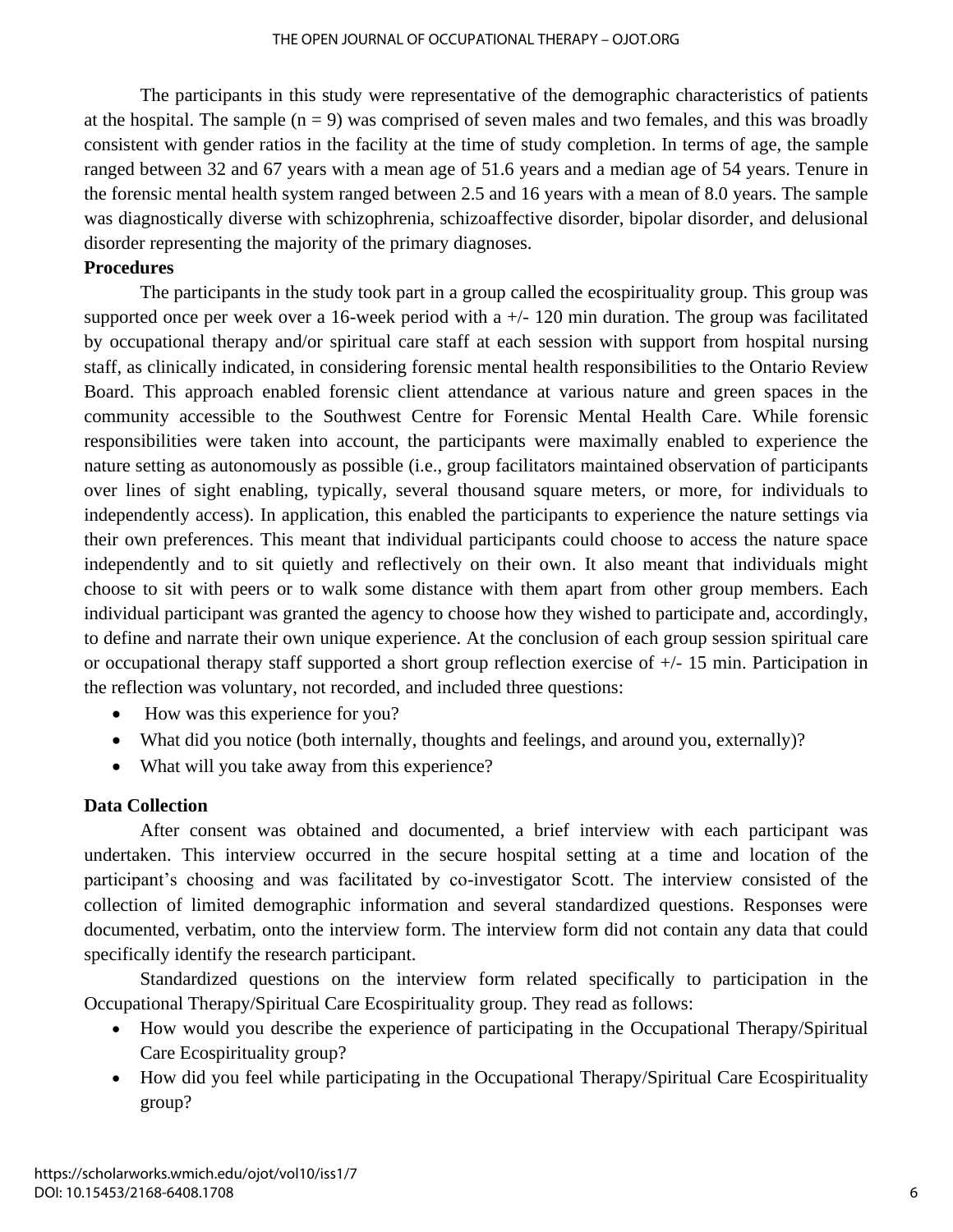• How did participation in the Occupational Therapy/Spiritual Care Ecospirituality group impact or affect your stay in the hospital?

Interview participation time ranged from  $+/- 25$  min on the low end to  $+/- 60$  min in total. The transcribed data from each interview ranged between 2 and 4 pages.

## **Data Analysis**

The collected data was immediately transcribed following the completion of all nine interviews. A coding process was then initiated. The coding team included the principal investigator, a spiritual care co-investigator, and a staff social worker. The first step of the coding process was completed using an editing style of analysis whereby each coder independently analyzed the transcribed interview data and emergent themes were identified (Jongbloed, 2000; Smith & Osborn, 2008). The three members of the coding team then met to collaboratively determine overarching or superordinate themes. After reaching agreement on definitions for each of the superordinate or overarching themes, these were tested for consistency. Accordingly, coding team members independently coded one transcript using the final coding scheme and definitions. Final coding agreement was found to be 87.1%.

#### **Trustworthiness**

Rodham, Fox, and Doran (2015) have published specifically on the concept of analytical trustworthiness in IPA. They note that, "typically authors explain how they conduct interpretative phenomenological analysis (IPA), but fail to explain how they ensured that their analytical process was trustworthy" (p. 59). Aware of Rodham et al.'s (2015) work, our team has prioritized the same concepts highlighted in their article, including a sensitivity to context, a focus on rigor, evident transparency, and documentation of impact.

Rodham's team focuses on a process that advocates data coding at a team level (consistent with our own). Rodham's team advocates that all analysts participate in listening to the recordings (our team transcribed the data and our analysts reviewed all of that content). Second, they advise sharing of any fieldwork notes made from each interview (our team included this content, as indicated). Third, they advise some inclusion of reflexive content in transcripts (our team specifically named our approaches to trustworthiness, provided a rationale for the same, and maintained a field journal). Finally, Rodham's team "emphasize the importance of establishing a supportive environment where colleagues engaged in a shared analysis of the data can question and critically engage in one another's interpretations" (p. 69).

Our research team takes these processes seriously. Using multiple coders on our teams from different professions and backgrounds enabled the shared analysis Rodham et al. (2015) advocate. Our team, using three professionally diverse coders, identified that this approach supports triangulation by theory and perspective (Hammell & Carpenter, 2000). We also used peer review as "this enables a further instance of triangulation" (Hammell & Carpenter, 2000, p. 111). Perhaps most importantly, our team employed member checking, as this supports "enhancing credibility and the ability for participants to meaningfully contribute to the research process" (Doyle, 2007, p. 894). Finally, we will securely store our records for 15 years enabling our team the ability to revisit the content, if indicated.

#### **Results**

The data analysis supported the identification of several unique themes for each interview question. These themes described the meaning and experience associated with participating in the ecospirituality group program for persons residing at a forensic mental health care facility.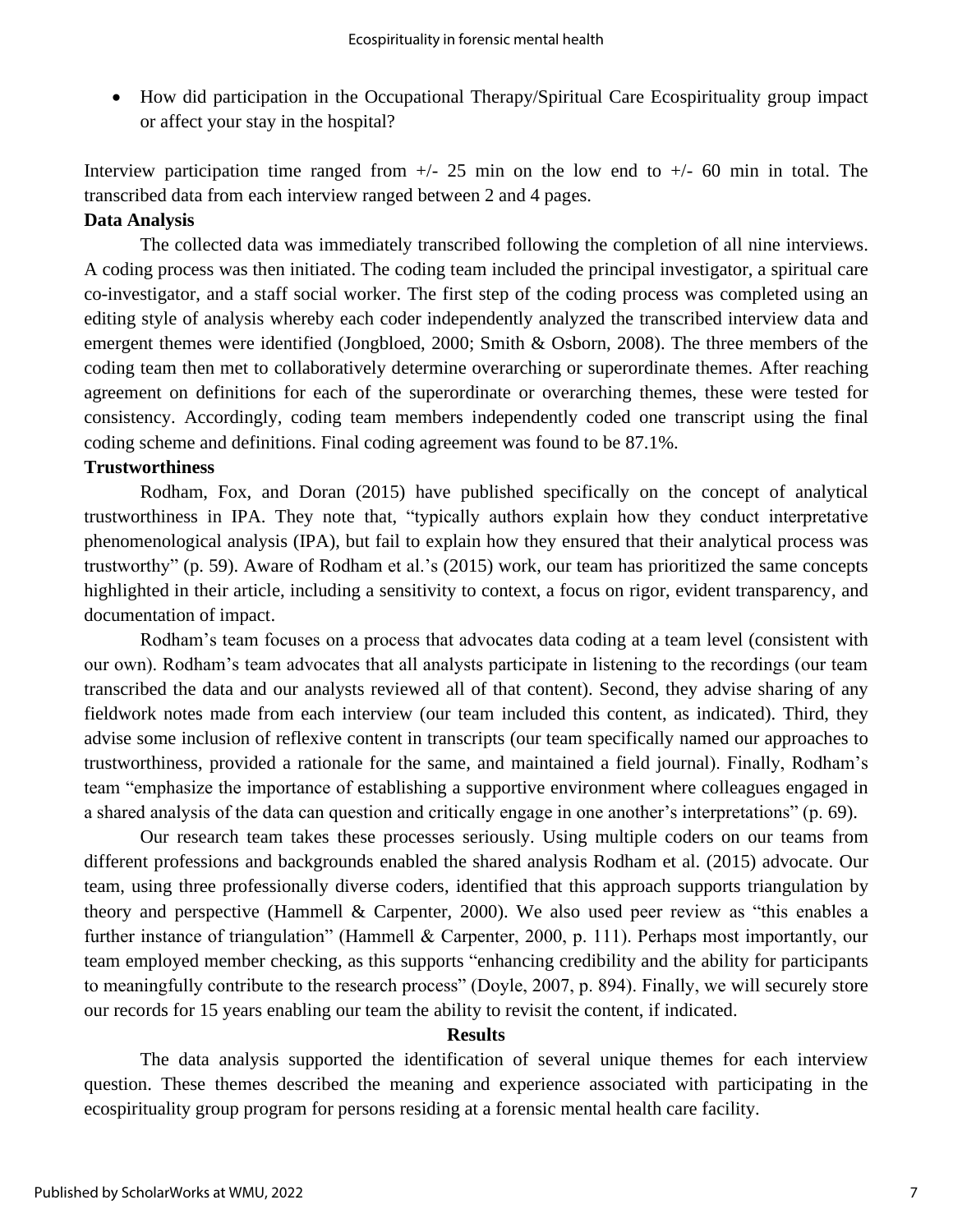| 1 avit 1                              |           |
|---------------------------------------|-----------|
| Superordinate and Overarching Themes  |           |
| <b>Question</b>                       |           |
| How would you describe the experience | $\bullet$ |
| of participating in the Occupational  |           |
|                                       |           |

## **Table 1**

**Superordinate/Overarching Themes** Therapy and Spiritual Care Ecospirituality **group?** • A sense of communion and connection with nature • An opportunity for open and unguarded reflection and relaxation • A strengthened human connection and a sense of camaraderie though shared experience in nature How did you feel while participating in the Occupational Therapy and Spiritual Care Ecospirituality group? • A sense of peace, comfort, serenity, and accomplishment • A feeling of freedom, autonomy, and personal agency • A connection to the personally sacred How did participation in the Occupational Therapy and Spiritual Care Ecospirituality group impact or affect your stay in the hospital? • Regenerative and restorative participation • Easy and accessible stress relief • Supported resiliency and meaningful connection with others

## **The Experience of Ecospirituality**

The participants described several outcomes related to their participation in the Occupational Therapy/Spiritual Care Ecospirituality group. An overarching theme described the experience as enabling a sense of communion and connection with nature. One participant, in positing this view, stated: "I describe it as being surrounded by nature. It's always interesting to get fresh air and to observe the animals and trees and everything to do with nature" (Participant 3). Several other participants similarly reflected this type of immersive and personal connection with nature: "the entire time I was out in nature and things were balanced at the time. It was a very precious moment for me. I was out observing nature being one with nature" (Participant 9). Another noted, succinctly: "some people need it more than others; you feel like you're at home" (Participant 1).

While connection with nature was identified as important, the participants in the group also identified the opportunity for unguarded reflection and relaxation. One participant noted that the group enabled them, stating: "You can think about you. It's time for that and it's nice because it's peaceful" (Participant 8). A second followed this line of thinking, noting: "I was absorbing all the positive energy given to me by the surroundings I was in, by the people I was with. Everything was very organized and put together so I could just be and think and not worry" (Participant 9). Several of the participants reported on the opportunity to be in nature: "it was relaxing" (Participant 7) and "I love the outdoors, I like to be outdoors, it helps me think" (Participant 5).

Being in nature and sharing an experience with a group of peers enabled the participants to identify feelings of an enhanced human connection and a sense of camaraderie. A participant spoke to this shared experience: "Overall, very good. It was relaxing. I think there was a bonding between individuals who went, to take a look at nature and reflect on it. To discuss it as a group with other people in a group setting" (Participant 4). Others reflected positively on the supportive facilitation: "I also find it a very friendly atmosphere with your fellow patients and the staff. It's very relaxing and I enjoy the camaraderie we have together" (Participant 3). Another similarly noted: "it was very serene and the spiritual care staff was inspiring in their discussions about nature. It was an enjoyable experience"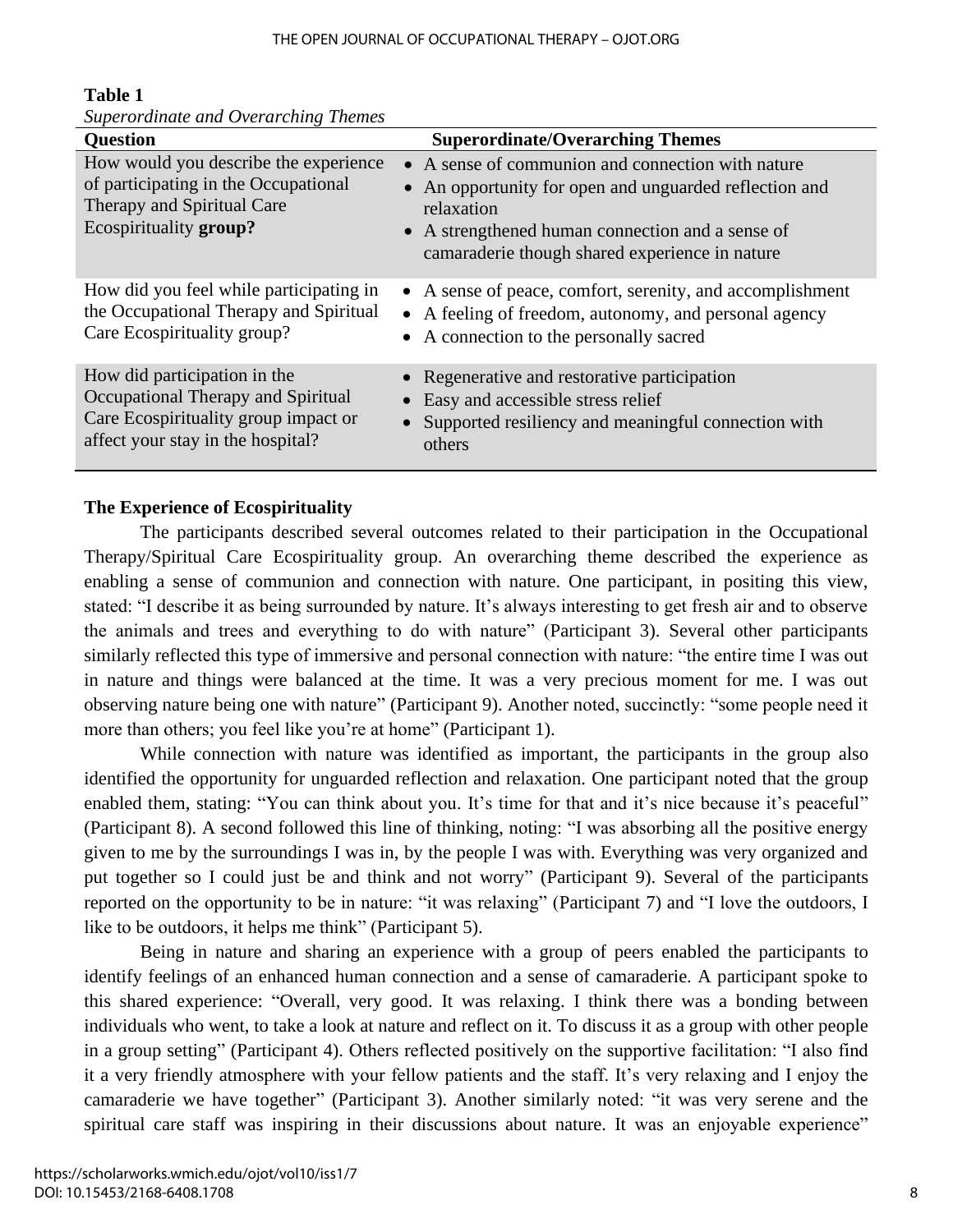(Participant 6). A participant summarized their feelings of the group influence, noting: "it is different than just going for a walk because you are with the group. You can be with other people and think about things. You can share with others and talk to them about your thoughts" (Participant 8).

#### **The Effect of Ecospirituality**

A key question in this study looked at how the participants considered the effect of participation or how they felt while immersed in nature via a supported group context. The participants identified themes that spoke to important personal outcomes. The first of these related to feeling a sense of peace, comfort, serenity, and accomplishment. These findings were reflected in various personal narratives: "I was going through a pretty rough time in my life at the time so it felt pretty good. Just the staff and being in the environment, and being around people who care about you. It was really good" (Participant 2). Another spoke to the relevance of being outside: "when I'm outside I am comforted. I feel good when I'm outside or in nature. Both in a group or own my own. It's about being outside – it makes me feel better" (Participant 6). The peaceful nature of the outdoors spoke to some participants: "it was a lot more therapeutic being outside. Being somewhere special" (Participant 2). Finally, a participant spoke specifically to the personal value of participation: "you learn stuff and I feel like you have accomplished something. It's a good feeling" (Participant 1).

Each participant narrative was unique but spoke to their connection with nature and with the group:

When you walk along with other people you have to carry on a conversation or you can walk along in silence, too. They say silence is golden. I like the company of walking with others and I feel like that's assistance, too. But I also want to do things on my own and be independent. (Participant 3)

The opportunity to participate independently, with peers or staff, informed some of the participants: "we all shared our ideas and thoughts about nature and the spirituality of nature and the balance of the universe and I learned a lot" (Participant 9). Another indicated: "when I walk by myself I say a few poems to myself or pray a little bit" (Participant 3). One participant summarized their experience: "Peaceful. The different venues, for example, we saw turtles and saw a crane and different animals and insects and it was a great experience to share that with people. I really enjoyed it" (Participant 4).

## **The Impact of Ecospirituality**

The participants in the Occupational Therapy/Spiritual Care Ecospirituality group discussed the impacts of the group and how it affected their stay in the hospital. These impacts, it seems, were multifaceted and spoke to three fairly discrete themes. The first of these spoke to the concept that participation in the group was both regenerative and restorative. One participant noted:

I do look forward to the group being in nature but sometimes I have to be persuaded to go. Sometimes I feel aches and pains through my body and I have to be careful so sometimes I'm not sure if I want to go. But when I go, I always feel better inside. (Participant 3)

Another participant reflected: "well, it was good to get out of the hospital. To go for a ride in the van and I felt good after we got back. The walks made me feel good" (Participant 7). Finally, a participant spoke to a more personal impact: "it created memories for me because I didn't know the forensic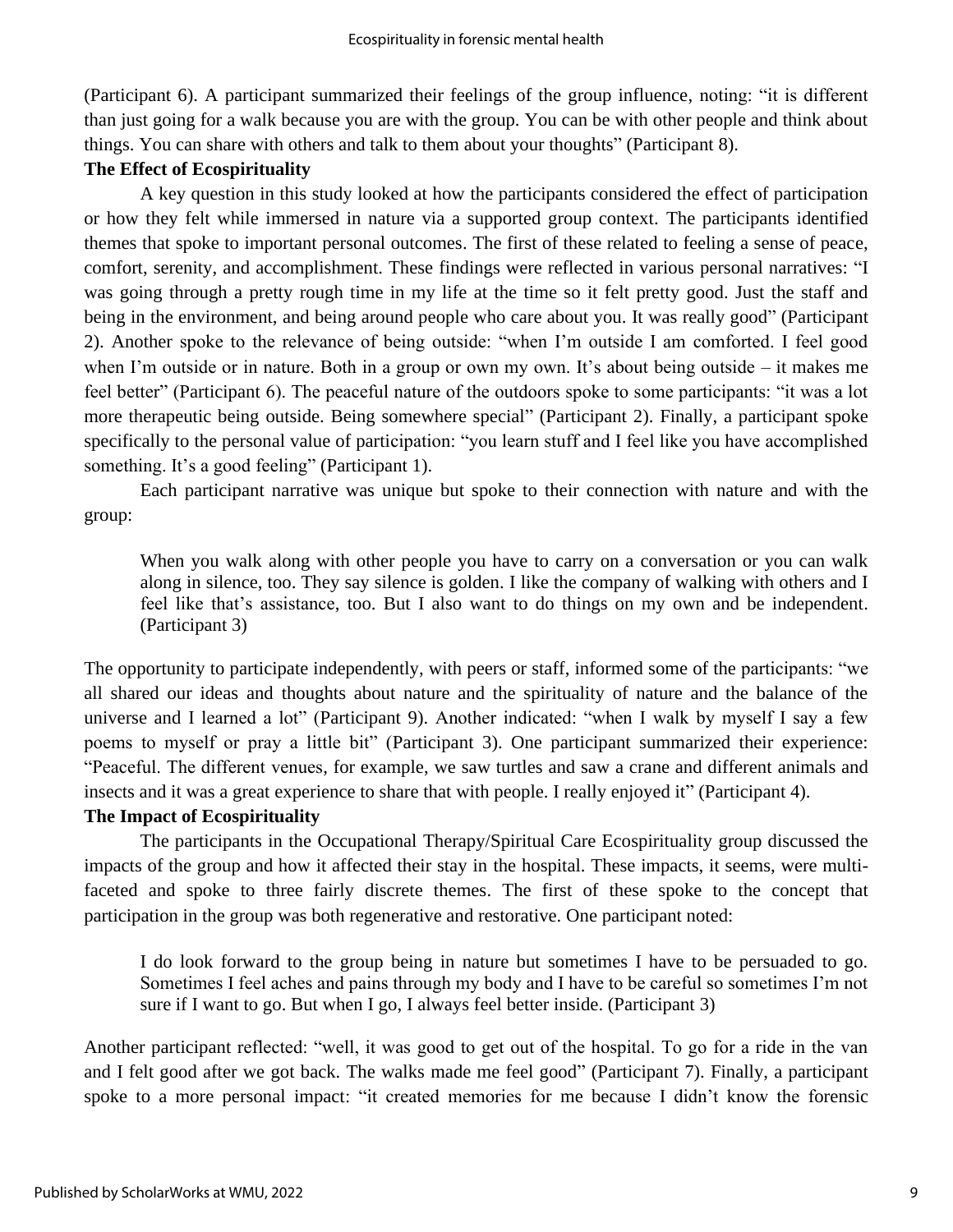hospital offered groups like that. I was very happy to get out and get to the outside world, in nature, more" (Participant 9).

Beyond supporting regenerative and restorative outcomes, the participants' experiences also spoke to an overarching theme of easy and accessible stress relief. The participants described this content in varied ways with some quite explicitly identifying this feature of the group:

I feel less stressed out. The time is helpful to break my daytime down. I feel more rested. Overall, it was a good experience. Everyone in the hospital could do it and it would help them. It is nice to be outside the hospital. (Participant 8)

Others were less explicit but noted a similar sentiment: "it made me a lot happier. It brought me back to myself a little bit and I was able to focus on myself more" (Participant 2). Some participants spoke to more of a long-term applicability in terms of stress relief and application of eco concepts in their own day-to-day living: "I can go outside and find a quiet place or park or trees and walk on my own to help me calm down, to just be out in the open" (Participant 7). Other participants spoke to more immediate application, noting: "You get rid of pressure. In your body and in your head. You get rid of all the stress, all your pressures. You feel good about yourself. You relieve the stress" (Participant 5).

The final overarching theme in terms of impact related to how participation supported resiliency and connection to others. Several of the participants spoke to a more practical view of connection and related resiliency development: "It's good programs. It helps people connect with each other in new and different ways" (Participant 1). Another participant reflected this same concept: "In the group you are not by yourself, you have other people with you who experience the same thing, nature, and they can share that experience with you" (Participant 7). Other participants took a broader view of the group and related connection and resiliency outcomes:

It changed my memories of the hospital. It built up my emotions and trust with the hospital. It showed me there was some sort of care and connection to nature and the world. To make people feel valued and connected. To have hope and faith, to recognize how we celebrate that – our connection to nature as people, as humans. (Participant 9)

Perhaps most importantly, the group supported a real connection between peers: "it was something that I talked to and with my peers about. I would tell other people where we went and what we saw and the different questions that were asked of us and my reflections" (Participant 4).

#### **Discussion**

#### **Ecospirituality Group Participation in Context**

The results of this study identify a number of compelling narratives. Among these, the participants in the Occupational Therapy/Spiritual Care Ecospirituality group described an experience that enabled both personal autonomy and self-determinism. They described this participation experience as enabling success and feelings of achievement. This would be consistent with those elements of empowerment that are a core concept of the World Health Organization's (WHO) vision of health promotion. Indeed, the WHO (2010) note that:

For the individual, the empowerment process means overcoming a state of powerlessness and gaining control of one's life. The process starts with individually defined needs and ambitions and focuses on the development of capacities and resources that support it. The empowerment of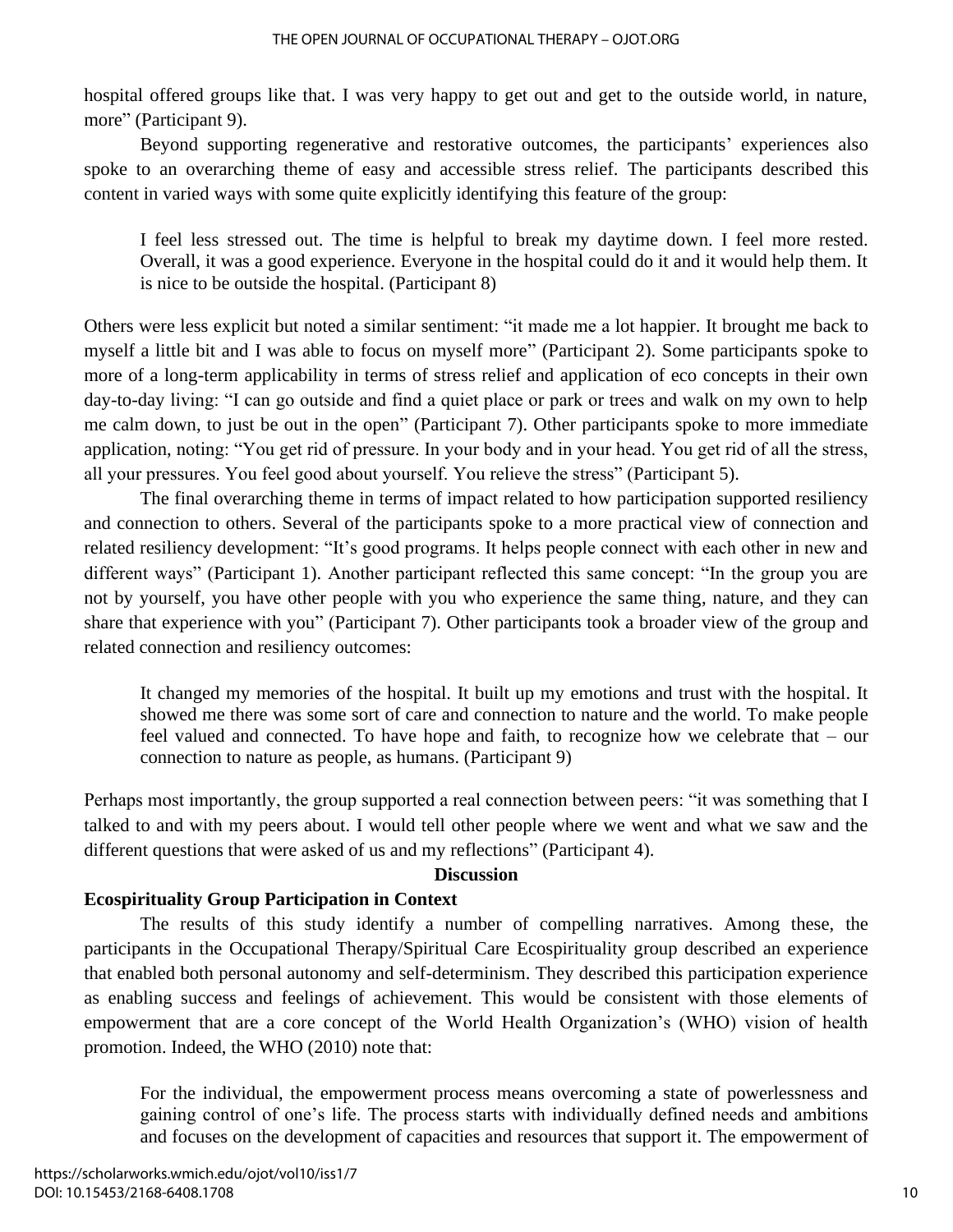individuals is intended to help them adopt self-determination and autonomy, exert more influence on social and political decision-making processes and gain increased self-esteem. (p. 1)

The participants spoke plainly to these concepts when describing the participation experience of the ecospirituality group. This concept of empowerment appears particularly relevant in the forensic mental health milieu where opportunities for autonomy and self-determination in occupational participation cannot always be part of the recovery journey secondary to those legal aspects that inform care (Ontario Review Board, 2011).

In reviewing the outcomes of this study in consideration of current literature related to mental health care, it appears that many existing approaches do not tend toward privileging the autonomy and personal agency of each individual. Rather, it appears that much of this work is targeted toward enabling the client to meet some externally defined wellness or discharge related criteria. Hamilton (2017) describes this situation as secondary to "deficit-centric discourses" defining care interactions (p. 2). As an example of this concept, the high volume of literature supporting group interventions related to social skill development, anger management, and assertiveness speak directly to this narrative. This is not to minimize the potential clinical relevance, perhaps, of such groups, but it is compelling to consider the influence of externally defined, deficit informed care.

For individuals residing in secure mental health facilities, or secure settings more generally, concepts of autonomy, determinism, and success experience may not always be common informers in care participation (Heard et al., 2015). As such, participation in the ecospirituality group, as described in this study, does mark a fairly significant departure from the existing deficit informed hegemony. For health care providers considering this type of group it may feel like there is some tension in supporting a more open-ended participant-defined experience versus supporting an outcome driven group answerable to some type of deficit. If such tensions can be accepted, then the ecospirituality group offers a particularly practical and cost-effective approach to care that speaks to real-world applicability in terms of leisure participation, relaxation, stress relief, and connection with the personally sacred.

Ultimately, health care providers have at their disposal a domain, nature, in which spirituality and spiritual health can be nurtured and promoted. This domain, according to Fisher (2011), moves "beyond care and nurture for the physical and biological, to a sense of awe and wonder…[and]…for some...the notion of unity with the environment" (p. 22). Fisher argues that spiritual health is the "fundamental dimension of people's overall health and well-being, permeating and integrating all the other dimensions of health," describing spiritual health as a "dynamic state of being, reflected in the quality of relationships that people have in up to four domains of spiritual well-being: personal domain…communal domain…environmental domain… transcendental domain" (p. 17). To assist in explaining the interrelationship between the four domains, Fisher refers to the notion of progressive synergism, stating it "implies that the more embracing domains of spiritual well-being not only build on, but also build up, the ones they include" (p. 23). The authors of this study did observe multiple occurrences where a participant's sense of self, connection to others, and to the personally sacred were maximized because of their accessing local nature spaces and their capacity to self-author these experiences.

#### **Implications for Practice**

This study describes the significant impacts that access to natural environments, and the ability to self-author those experiences, can have in the lives of individuals residing in a forensic mental health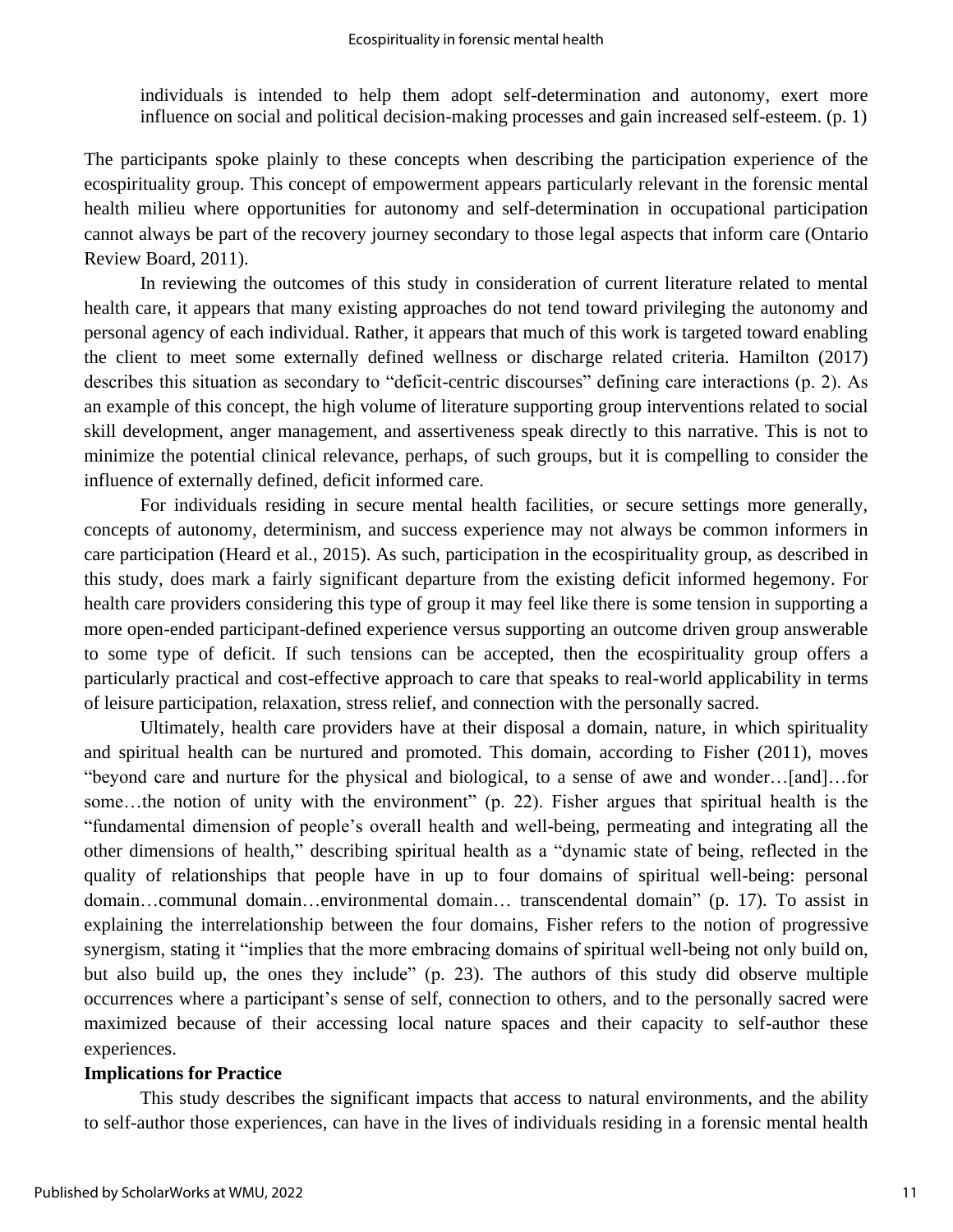system. While the sample was comprised of individuals affiliated with a forensic mental health hospital, it may be reasonable to posit that the most powerful impacts of participation would be optimal in any care setting or context. Indeed, the potential to support feelings of freedom, autonomy, personal agency, stress relief, and relaxation is a compelling driver for any clinical work. Given that narrative, the results of this study identify several important implications for mental health practice and, perhaps, clinical practice more generally:

- Enabling immersive experiences in nature supports participants to access, learn, and potentially replicate cost-efficient opportunities for stress relief.
- Unlike deficit informed approaches, these experiences (where individuals have the autonomy to determine the scope of their participation in the nature space) privilege the personal agency, experience, and wisdom of each participant.
- The results of this study speak to the centrality of nature as an informer in care. At a practical level it appears that enhancing access to such spaces may have a significant and positive impact on occupational performance, wellness, and the personal experience of spirituality. Accordingly, it may be relevant to consider how accessible nature and immersive nature spaces might play an enhanced role in the care paradigm via building and facility design, supported community access, or programmatic focus.
- Participation in ecospirituality group creates space or allows for theological and spiritual reflection and enables the development of personal wisdom.

## **Limitations and Directions for Future Research**

It is important to note that this study does have limitations. First, while the sample correlates fairly reasonably with the demographic norms for the facility, the study did occur at a single forensic hospital in Ontario, Canada. This sample size, at  $n = 9$ , is relatively small and, at some level, this may limit potential generalizability. That said, it should be noted that in employing a design consistent with IPA, it is required that the sample is more or less homogeneous and purposefully selected (Smith et al., 2009). In considering future research, further study may be compelling in considering the varied potential benefits that self-authored and autonomous participation in nature might enable for different clinical populations. It is not difficult to forecast that this type of easily accessible and inexpensive spirituality-focused intervention may well have clinical applicability with a wide array of clinical populations.

# **Conclusion**

The outcomes of this study speak to the centrality of personal interaction with nature and its implication for health, wellness, and connection to the personally sacred. The opportunity to narrate this interaction via personal agency in those nature spaces, and to allow what Kirkbride (1880) might refer to as "the full benefit of them," also appears relevant (p. 7). In a practical way, supporting and enabling immersive personal interaction with nature for those who are mentally ill, incarcerated, or otherwise vulnerable may offer an important pathway to wellness. Compellingly, it appears that this pathway was, historically, quite explicitly acknowledged and accounted for in the works of Tuke (1815) and Kirkbride (1880) and in the practice of Truby King (Stock & Brickell, 2013). Perhaps the wisdom of past generations regarding the value of immersive participation and personal autonomy in natural environments may hold a key to future healing, wellness, occupational performance, and experience of the personally sacred.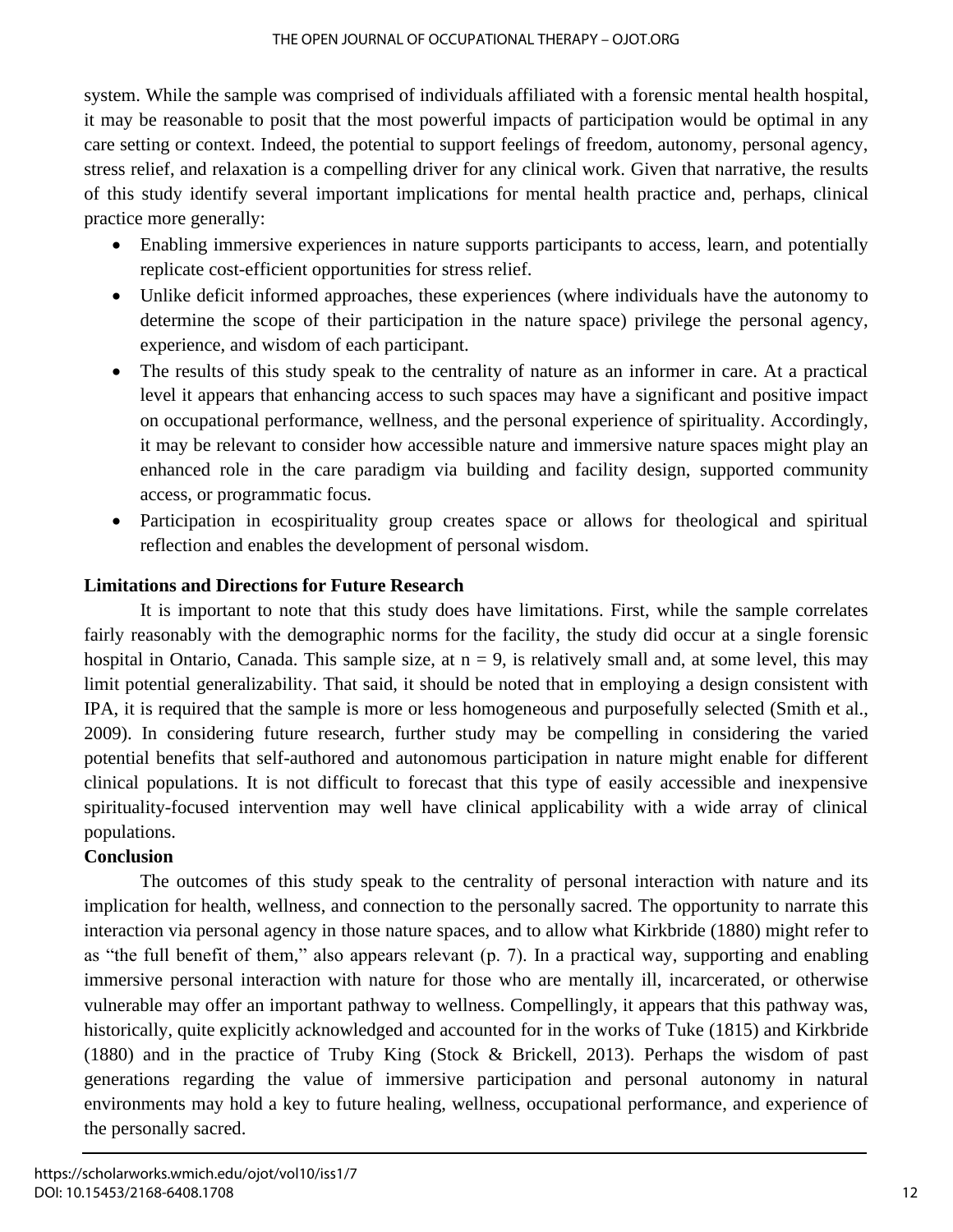#### **References**

- American Occupational Therapy Association. (2014). Occupational therapy practice framework domain and process. *American Journal of Occupational Therapy*, *68* (Suppl. 1), S1–S48. <https://doi.org/10.5014/ajot.2014.682006>
- Behavioral Healthcare. (2015). *Design showcase: Southwest centre for forensic mental health care*. [http://cdn.coverstand.com/36947/263804/7d4c19](http://cdn.coverstand.com/36947/263804/7d4c19e46171f890787e0fc92513bac962d80975.1.pdf) [e46171f890787e0fc92513bac962d80975.1.pdf](http://cdn.coverstand.com/36947/263804/7d4c19e46171f890787e0fc92513bac962d80975.1.pdf)
- Bielinis, E., Jaroszewska, A., Lukowski, A., & Takayama, N. (2019). The effects of a forest therapy programme on mental hospital patients with affective and psychotic disorders. *International Journal of Environmental Research and Public Health*, *17*(1), 118. <https://doi.org/10.3390/ijerph17010118>
- Charland, L. C. (2007). Benevolent theory: Moral treatment at the York retreat. *History of Psychiatry*, *18*(1), 61–80.

<https://doi.org/10.1177/0957154X07070320> Cipriani, J., Benz, A., Holmgren, A., Kinter, D.,

McGarry, J., & Rufino, G. (2017). A systematic review of the effects of horticultural therapy on persons with mental health conditions. *Occupational Therapy in Mental Health*, *33*(1), 47–69.

<https://doi.org/10.1080/0164212X.2016.1231602>

Cipriani, J., Georgia, J., McChesney, M., Swanson, J., Zigon, J., & Stabler, M. (2018). Uncovering the value and meaning of a horticulture therapy program for clients at a long-term adult inpatient psychiatric facility. *Occupational Therapy in Mental Health*, *34*(3), 242–257.

https://doi.org/10.1080/0164212X.2017.1416323

- Codinhoto, R. (2017). Healing architecture. In R. Cooper & E. Tsekleves (Eds.), *Design for health* (p. 111–156). Routledge.
- Creswell, J. W. (2007). *Qualitative inquiry and research design: Choosing among five approaches* (2nd ed.). Sage.
- Delaney, C., & Barrere, C. (2009). Ecospirituality: The experience of environmental meditation in patients with cardiovascular disease. *Holistic Nursing Practice*, *23*(6), 361–369. <https://doi.org/10.1097/HNP.0b013e3181bf381c>
- Diamant, E., & Waterhouse, A. (2010). Gardening and belonging: Reflections on how social and therapeutic horticulture may facilitate health, wellbeing and inclusion. *The British Journal of Occupational Therapy*, *73*(2), 84–88. [https://doi.org/10.4276/030802210X1265806279](https://doi.org/10.4276/030802210X12658062793924)  $3924$
- Djernis, D., Lerstrup, I., Poulsen, D., Stigsdotter, U., Dahlgaard, J., & O'Toole, M. (2019). A systematic review and meta-analysis of naturebased mindfulness: Effects of moving mindfulness training into an outdoor natural setting. *International Journal of Environmental Research and Public Health*, *16*(17), 1–19. <https://doi.org/10.3390/ijerph16173202>
- Doyle, S. (2007). Member checking with older women: A framework for negotiating meaning. *Health Care for Women International*, *28*(10), 888–908. <https://doi.org/10.1080/07399330701615325>
- Egan, M., & Delaat, M. (1994). Considering spirituality in occupational therapy practice. *Canadian Journal*

*of Occupational Therapy*, *61*(2), 95–101. <https://doi.org/10.1177/000841749406100205>

- Eggert, J. E., Kelly, S. P., Margiotta, D. T., Hegvik, D. K., Vaher, K. A., & Kaya, R. T. (2014). Person– Environment interaction in a new secure forensic state psychiatric hospital. *Behavioral Sciences & The Law*, *32*(4), 527–538. <https://doi.org/10.1002/bsl.2127>
- Fisher, J. (2011). The four domains model: Connecting spirituality, health and well-being. *Religions*, *2*, 17–28. <https://doi.org/10.3390/rel2010017>
- Hamilton, S. A. (2017). *Clients' experiences of recoveryoriented care for schizophrenia: A qualitative research study* [Unpublished doctoral dissertation]. Duquesne University.
- Hammell, K. W., & Carpenter, C. (2000). Evaluating qualitative research. In K. W. Hammell, C. Carpenter, & I. Dyck (Eds.), *Using qualitative research: A practical introduction for occupational and physical therapists* (pp. 107– 119). Churchill Livingstone.
- Hansen, M. M., Jones, R., & Tocchini, K. (2017). Shinrin-yoku (forest bathing) and nature therapy: A state-of-the-art review. *International Journal of Environmental Research and Public Health*, *14*(8), 851. <https://doi.org/10.3390/ijerph14080851>
- Heard, C. P., Scott, J., & Yeo, R. S. (2015). Walking the labyrinth: Considering mental health consumer experience, meaning making, and the illumination of the sacred in a forensic mental health setting. *Journal of Pastoral Care & Counseling*, *69*(4), 240–250. <https://doi.org/10.1177/1542305015616102>
- Helsel, P. B. (2018). Loving the world: Place attachment and environment in pastoral theology. *Journal of Pastoral Theology*, *28*(1), 22–33. <https://doi.org/10.1080/10649867.2018.1475977>
- Jongbloed, L. (2000). Choosing the methodology to explore the research. In K. W. Hammell, C. Carpenterm & I. Dyck (Eds.), *Using qualitative research: A practical introduction for occupational and physical therapists* (pp. 13– 21). Churchill Livingstone.
- Jordan, M. (2015). *Nature and therapy: Understanding counselling and psychotherapy in outdoor spaces*. Routledge.
- Kam, M., & Siu, A. (2010). Evaluation of a horticultural activity programme for persons with psychiatric illness. *Hong Kong Journal of Occupational Therapy*, *20*(2), 80–86. [https://doi.org/10.1016/S1569-1861\(11\)70007-9](https://doi.org/10.1016/S1569-1861(11)70007-9)
- Kaplan, S. (1995). The restorative benefits of nature: Toward an integrative framework. *Journal of Environmental Psychology*, *15*(3), 169–182. https://doi.org/10.1016/0272-4944(95)90001-2
- Karlin, B. E., & Zeiss, R. A. (2006). Environmental and therapeutic issues in psychiatric hospital design: Toward best practices. *Psychiatric Services*, *57*(10), 1376–1378.

<https://doi.org/10.1176/appi.ps.57.10.1376>

- Kirkbride, T. S. (1880). *On the construction, organization and general arrangements of hospitals for the insane with some remarks on insanity and its treatment*. (2nd ed.). J.B. Lippincott.
- Law, M. (2002). Participation in the occupations of everyday life. *The American Journal of*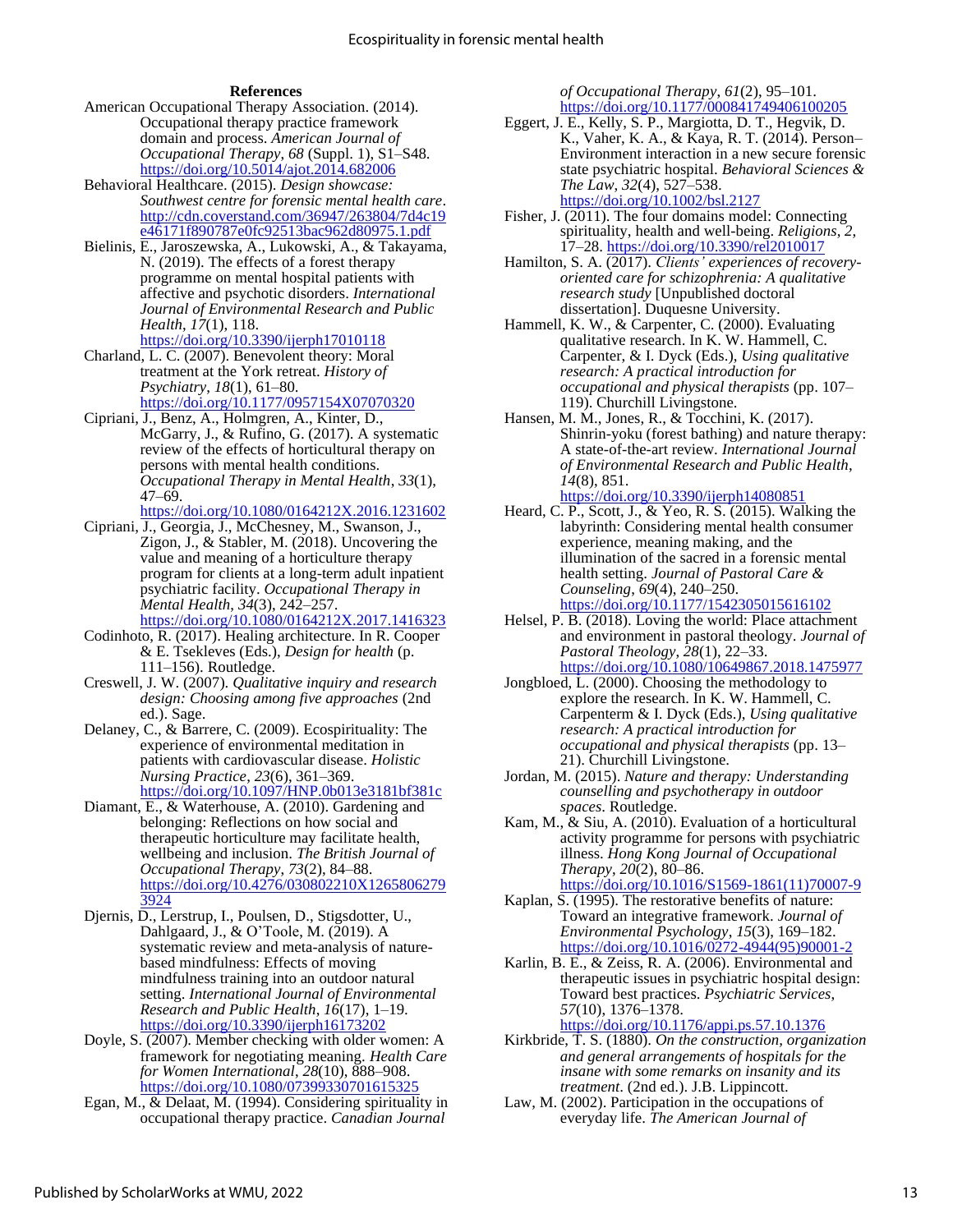*Occupational Therapy*, *56*(6), 640–649. <https://doi.org/10.5014/ajot.56.6.640>

Lincoln,  $\overline{V}$ . (2000). Ecospirituality: A pattern that connects. *Journal of Holistic Nursing*, *18*(3), 227–244.

<https://doi.org/10.1177/089801010001800305>

Lopes, L.  $(2020)$ . Nature can get it out of your mind: The rumination reducing effects of contact with nature and the mediating role of awe and mood. *Journal of Environmental Psychology*, *71*, 101489.

<https://doi.org/10.1016/j.jenvp.2020.101489>

- Manual of Operating Guidelines Provincial Psychiatric Hospitals. (1995). *Wording of custodial disposition orders*. [http://www.orb.on.ca/scripts/en/legal/psych](http://www.orb.on.ca/scripts/en/legal/psych-hosp-guidelines.pdf)[hosp-guidelines.pdf](http://www.orb.on.ca/scripts/en/legal/psych-hosp-guidelines.pdf)
- Marselle, M., Warber, S., & Irvine, K. (2019). Growing resilience through interaction with nature: Can group walks in nature buffer the effects of stressful life events on mental health? *International Journal of Environmental Research and Public Health*, *16*(6), 986. <https://doi.org/10.3390/ijerph16060986>
- McEwan, K., Richardson, M., Sheffield, D., Ferguson, F., & Brindley, P. (2019). A smartphone app for improving mental health through connecting with urban nature. *International Journal of Environmental Research and Public Health*, *16*(18), 3373. <https://doi.org/10.3390/ijerph16183373>
- Newbigging, C., Stewart, D., & Baptiste, S. (2017). Spirituality in occupational therapy: Enhancing our practice through the use of the four domains model. *Occupational Therapy Now*, *19*(1), 13–15.
- Oh, B., Lee, K. J., Zaslawski, C., Yeung, A., Rosenthal, D., Larkey, L., & Back, M. (2017). Health and well-being benefits of spending time in forests: Systematic review. *Environmental Health and Preventive Medicine*, *22*(1), 1–11. <https://doi.org/10.1186/s12199-017-0677-9>
- Ontario Review Board. (2011). *About us*. [http://www.orb.on.ca/scripts/en/about.asp#infor](http://www.orb.on.ca/scripts/en/about.asp%23information) [mation](http://www.orb.on.ca/scripts/en/about.asp%23information)
- Pargament, K. I. (2011). *Spiritually integrated psychotherapy: Understanding and addressing the sacred.* The Guilford Press.
- Perriam, G. (2015). Sacred spaces, healing places: Therapeutic landscapes of spiritual significance. *Journal of Medical Humanities*, *36*(1), 19–33. <https://doi.org/10.1007/s10912-014-9318-0>
- Robinson, J., Jorgensen, A., Cameron, R., & Brindley, P. (2020). Let nature be thy medicine: A socioecological exploration of green prescribing in the UK. *International Journal of Environmental Research and Public Health*, *17*(10), 1–24.

<https://doi.org/10.3390/ijerph17103460>

Rodham, K., Fox, F., & Doran, N. (2015). Exploring analytical trustworthiness and the process of reaching consensus in interpretative phenomenological analysis: lost in transcription. *International Journal of Social Research Methodology*, *18*(1), 59–71.

<https://doi.org/10.1080/13645579.2013.85236>

Schefkind, S., Hock, N., & Wagenfeld, A. (2019). Measuring emotional response to a planting activity for staff at an urban office setting: A pilot study. *The Open Journal of Occupational Therapy*, *7*(2), 1–11. <https://doi.org/10.15453/2168-6408.1532>

- Sahlin, E., Ahlborg, J., Tenenbaum, A., & Grahn, P. (2015). Using nature-based rehabilitation to restart a stalled process of rehabilitation in individuals with stress-related mental illness. *International Journal of Environmental Research and Public Health*, *12*(2), 1928–1951. <https://doi.org/10.3390/ijerph120201928>
- Sempik, J. (2010). Green care and mental health: Gardening and farming as health and social care. *Mental Health and Social Inclusion*, *14*(3), 15–22.<https://doi.org/10.5042/mhsi.2010.0440>
- Sempik, J., Rickhuss, C., & Beeston, A. (2014). The effects of social and therapeutic horticulture on aspects of social behaviour. *The British Journal of Occupational Therapy*, *77*(6), 313–319. [https://doi.org/10.4276/030802214x1401872313](https://doi.org/10.4276/030802214x14018723138110) [8110](https://doi.org/10.4276/030802214x14018723138110)
- Sine, D. M., & Hunt, J. M. (2009). Following the evidence toward better design. *Behavioral Healthcare*, *29*(7), 45.
- Singley, K., Griner, C., DeDominic, T., & Wagenfeld, A. (2016). Therapy in the natural environment: Growing solutions for autism spectrum disorder. *OT Practice*, *21*(11), 21–24.
- Smith, J. A., Flowers, P., & Larkin, M. (2009). *Interpretative phenomenological analysis: Theory, method and research*. Sage.
- Smith, J. A. (2011). Evaluating the contribution of interpretative phenomenological analysis. *Health Psychology Review*, *5*(1), 9–27. <https://doi.org/10.1080/17437199.2010.510659>
- Smith, J. A., & Osborn, M. (2008). Interpretative phenomenological analysis. In J. Smith (Ed.), *Qualitative psychology: A practical guide to research methods* (pp. 53–80). Sage.
- Soga, M., Evans, M., Tsuchiya, K., & Fukano, Y. (2020). A room with a green view: The importance of nearby nature for mental health during the COVID-19 pandemic. *Ecological Applications*, e2248–e2248. https://doi.org/10.1002/eap.2248
- Song, C., Ikei, H., & Miyazaki, Y. (2016). Physiological effects of nature therapy: A review of the research in japan. *International Journal of Environmental Research and Public Health*, *13*(8), 781. <https://doi.org/10.3390/ijerph13080781>
- Stock, P. V., & Brickell, C. (2013). Nature's good for you: Sir Truby King, Seacliff Asylum, and the greening of health care in New Zealand, 1889– 1922. *Health and Place*, *22*, 107–114. <https://doi.org/10.1016/j.healthplace.2013.03.002>
- Summers, J. K., & Vivian, D. N. (2018). Ecotherapy  $-A$ forgotten ecosystem service: A review. *Frontiers in Psychology*, *9*, 1389. <https://doi.org/10.3389/fpsyg.2018.01389>
- Toews, B., Wagenfeld, A., & Stevens, J. (2018). Impact of a nature based intervention on incarcerated women. *International Journal of Prisoner Health*, *14*(4), 232–243. <https://doi.org/10.1108/IJPH-12-2017-0065>
- Toews, B., Wagenfeld, A., Stevens, J., & Shoemaker, C. (2020). Feeling at home in nature: A mixed method study of the impact of visitor activities and preferences in a prison visiting room garden. *Journal of Offender Rehabilitation*,